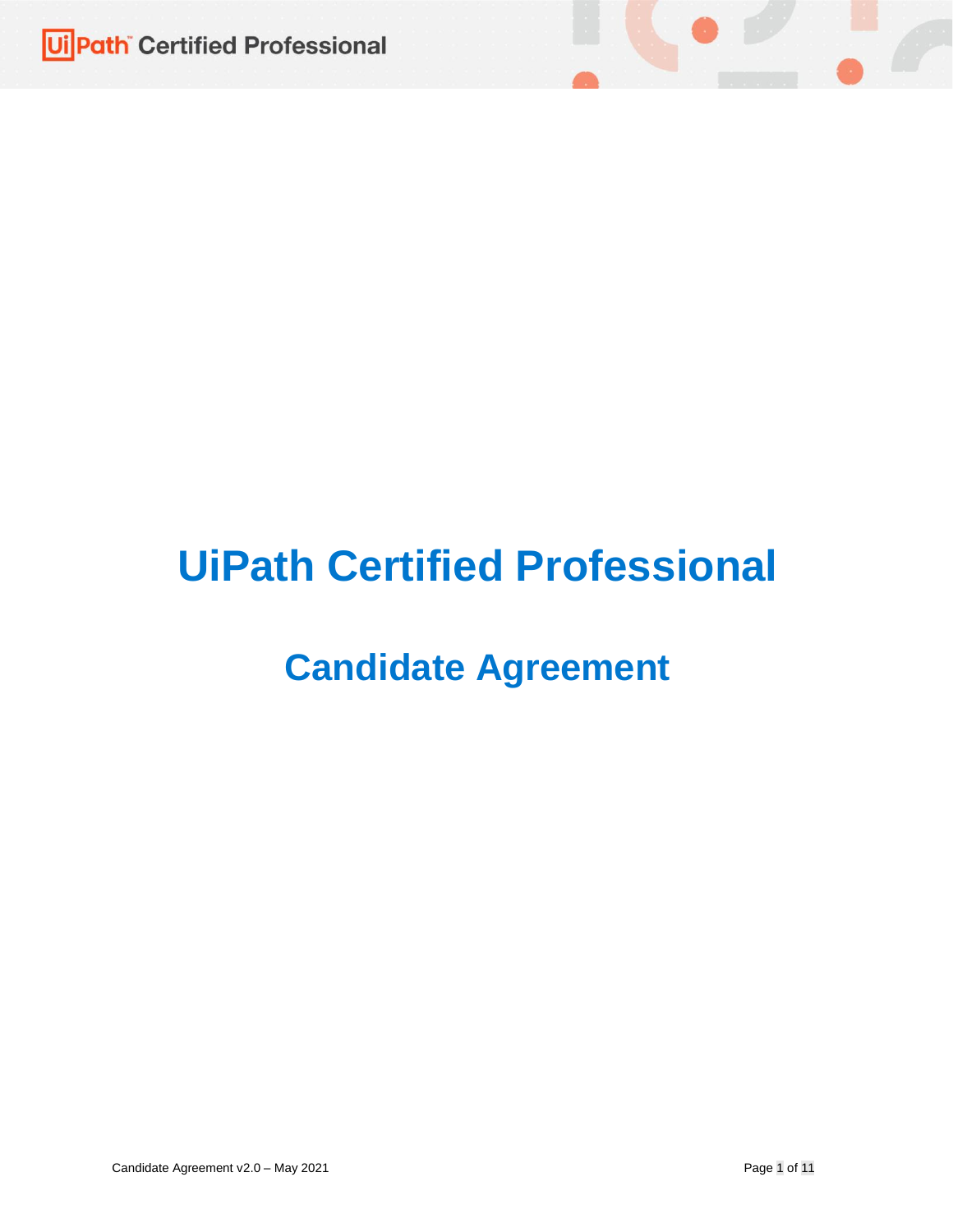| $\mathbf 1$    |  |  |  |
|----------------|--|--|--|
| $\mathcal{P}$  |  |  |  |
| 3.             |  |  |  |
| $\mathbf{4}$   |  |  |  |
| 5.             |  |  |  |
| 6.             |  |  |  |
| $\overline{7}$ |  |  |  |
| 8.             |  |  |  |
| 9              |  |  |  |
|                |  |  |  |
|                |  |  |  |
|                |  |  |  |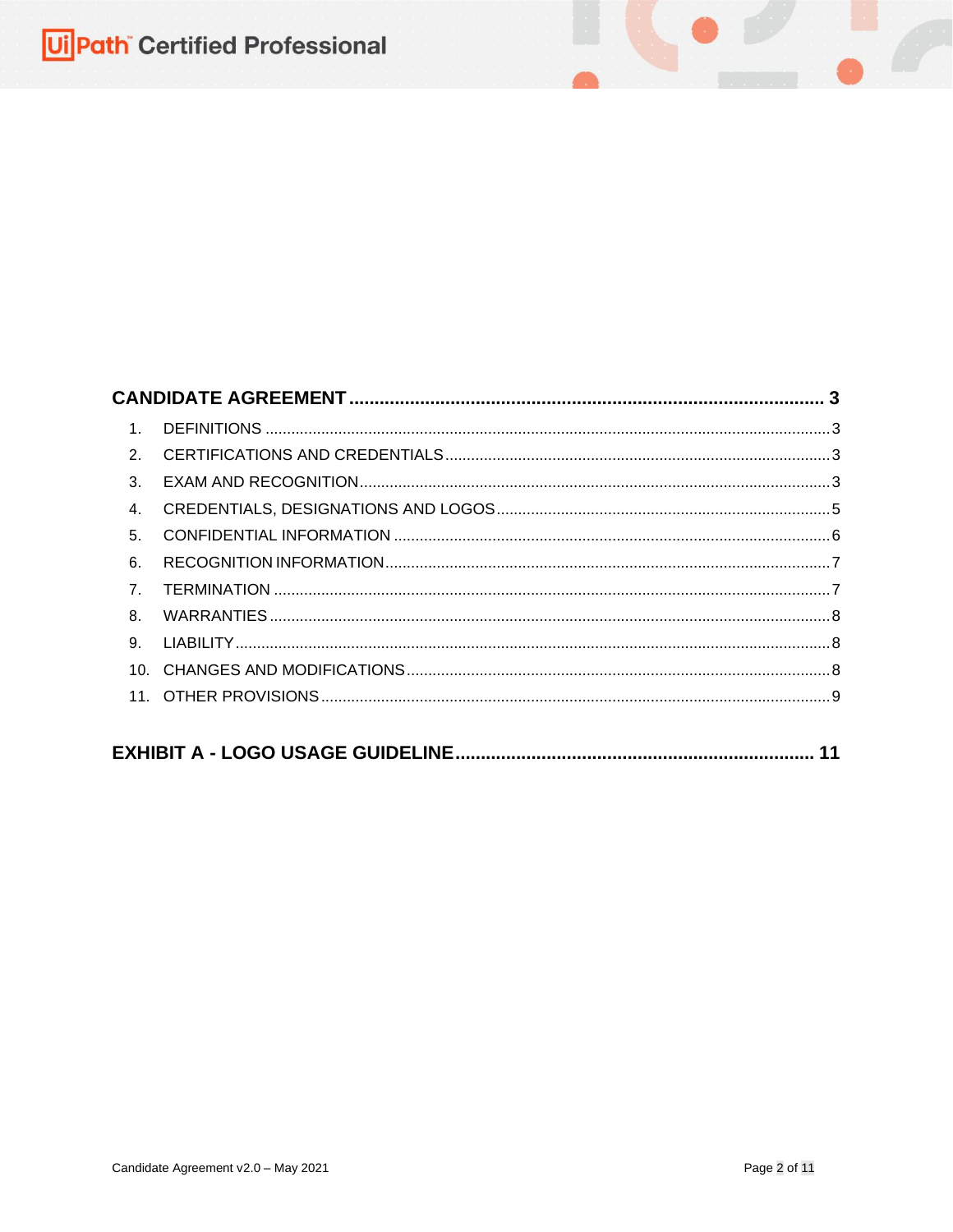### <span id="page-2-0"></span>**CANDIDATE AGREEMENT**

The following terms and conditions shall govern your participation in the UiPath® Certified Professional ("Program"). This Candidate Agreement ("Agreement") is made between you and the participating UiPath legal entity as applicable to your country, as per Section 11.2 below ("UiPath").

#### <span id="page-2-1"></span>**1. DEFINITIONS**

- "Candidate" means any person taking an exam.
- "UiPath" means any UiPath entity and its existing or future affiliates.
- "Credential" means the type of recognition established by UiPath for each exam in the Program.
- "Designation" means the title granted to you by UiPath, if you have successfully passed all required exams and met all other requirements for the Credential associated with that title.
- "Logo" means the Program Logo established by UiPath associated with your Certificate and Badge. You may become qualified to use the Logo only if you successfully pass all required exams and meet all other requirements for the Credential associated with that Logo.

#### <span id="page-2-2"></span>**2. CERTIFICATIONS AND CREDENTIALS**

- 2.1. Recognition. To achieve UiPath Certified Professional recognition for a Credential, you must have (a) accepted this Agreement and (b) received from the Program Office an acknowledgement that you have successfully passed an exam and met all other requirements, if any.
- 2.2. Validity. Your UiPath Certified Professional Credential will not expire, though it may lose market value over time. Depending upon your role and responsibilities, your employer may want you to achieve the latest version of the Credential.
- 2.3. Term. The period during which you may use the Designation and Logo for a Credential shall commence upon receiving notification from the Program Office that you have passed an exam and shall continue for as long as your Certification is valid and in good standing. If the Program Office establishes that the Candidate has cheated or used illegal means to influence the process or results of an exam (as described in section 3.2.), UiPath has the right to terminate the Credential and inform the Candidate of such termination.

#### <span id="page-2-3"></span>**3. EXAM AND RECOGNITION**

3.1. Exam Results. Upon completing your exam, you will be provided a Score Report. This score will be reviewed along with other information in your Exam record. You may view your official Credential within 5 days after your Exam appointment at [https://www.certmetrics.com/uipath.](https://www.certmetrics.com/uipath)

During this period, UiPath and/or its vendors ("Vendors") may review your exam record for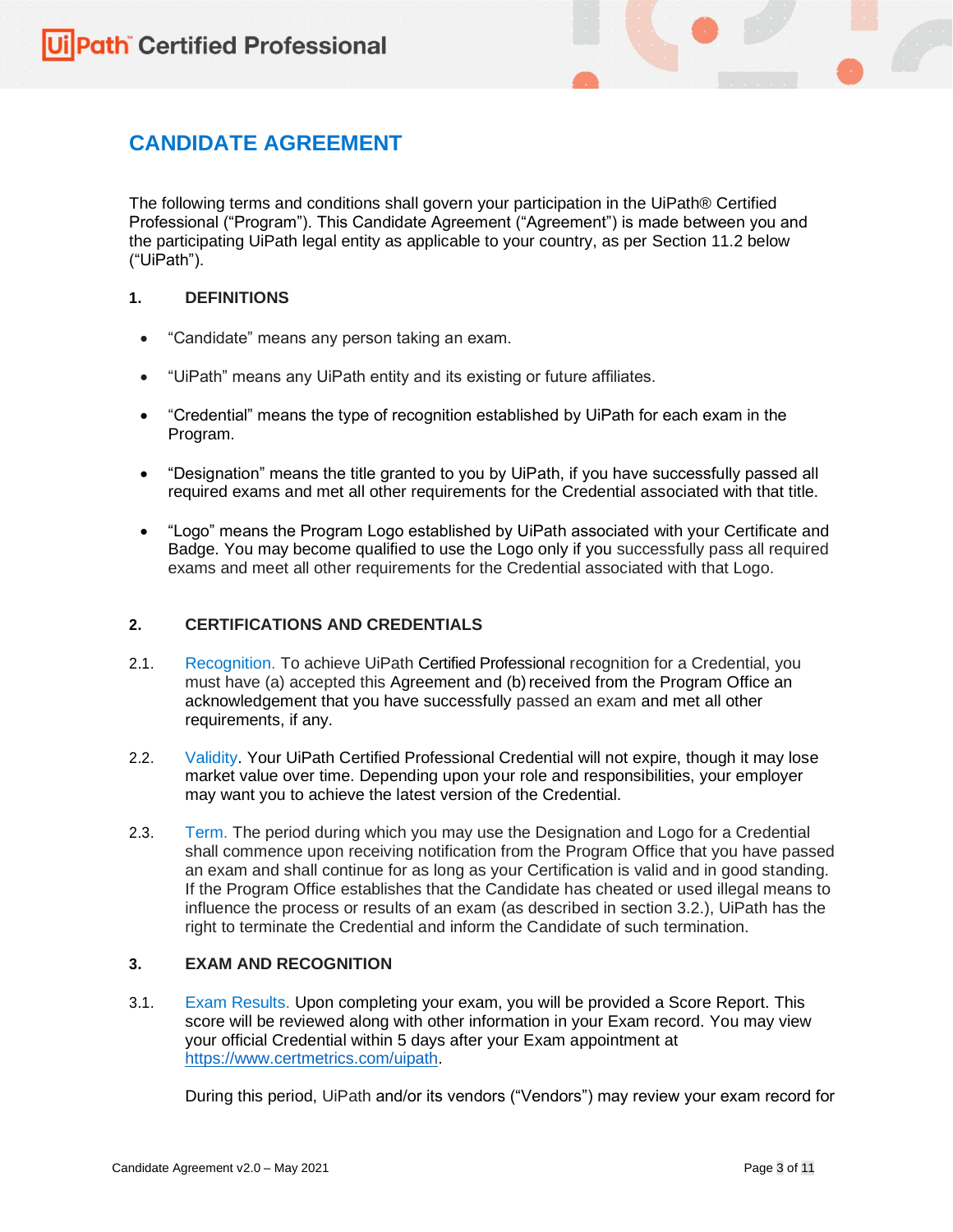evidence of possible misconduct, scoring accuracy, and for response patterns that may suggest your result does not represent a correct measure of your competence or knowledge (measurement error). If a review of the exam record reveals possible misconduct or measurement errors as stipulated in section 3.3., UiPath reserves the right to immediately invalidate your exam score and any awarded recognitions.

3.2. Exam Fraud. Exam fraud includes any action or attempt by an individual or group of individuals to influence the testing process and score through cheating. Any individual or organization discovered to be engaging in these activities, whether willingly or not, is subject to corrective action.

UiPath identifies the following activities as exam fraud:

- Falsifying your identity or impersonating another individual.
- Cheating, colluding, and/or copying exam questions.
- Seeking, obtaining, and/or using any materials or information containing actual exam questions or protected exam material in forums or social networking sites.
- Reproducing, using, and/or disclosing any exam or test content in any form (digital, print, verbal) to anyone before, during, or after the testing event.
- Soliciting or allowing another person to take an exam on your behalf.
- Retaking an exam in violation of UiPath Certified Professional Exam Retake Policy.
- Disclosing and/or distributing protected exam material. This includes sharing exam questions with other exam test-takers, colleagues, your study group, etc.
- Giving or receiving unauthorized assistance when taking an exam.
- Possessing, referring to, or otherwise using any materials or equipment including, but not limited to, cellular phones, hand-held computers, laptop computers, tablets, electronic devices, removable drives, cameras, any recording devices or any writing materials while taking an exam.
- Engaging or collaborating with companies selling exams and/or practice tests.
- Making notes of any kind if in a secure area of a test center except on the writing materials that may be provided at the test center for this purpose.
- Altering the exam score and/or score report.
- Offering to sell, publish, display, distribute, disclose, or reproduce any part of any exam or test content by any means including, but not limited to, web postings, formal or informal preparation or discussion groups including communities of practice, chat rooms, reconstruction through memorization, study guides, or by any other method or in any materials.
- Creating derivative works from any part of any exam or test content or materials.
- Engaging in any conduct that is intended to, or results in, assisting or providing an unfair advantage to others.

Any of the above behaviors may occur prior to taking the exam, during the exam, or after the exam has been taken. You acknowledge and agree that UiPath or its designated Vendors have the right to use statistical analyses and other necessary methods to monitor for evidence of exam fraud. UiPath reserves the right to further investigate and take appropriate remedial actions if such analyses reveal evidence of exam fraud. These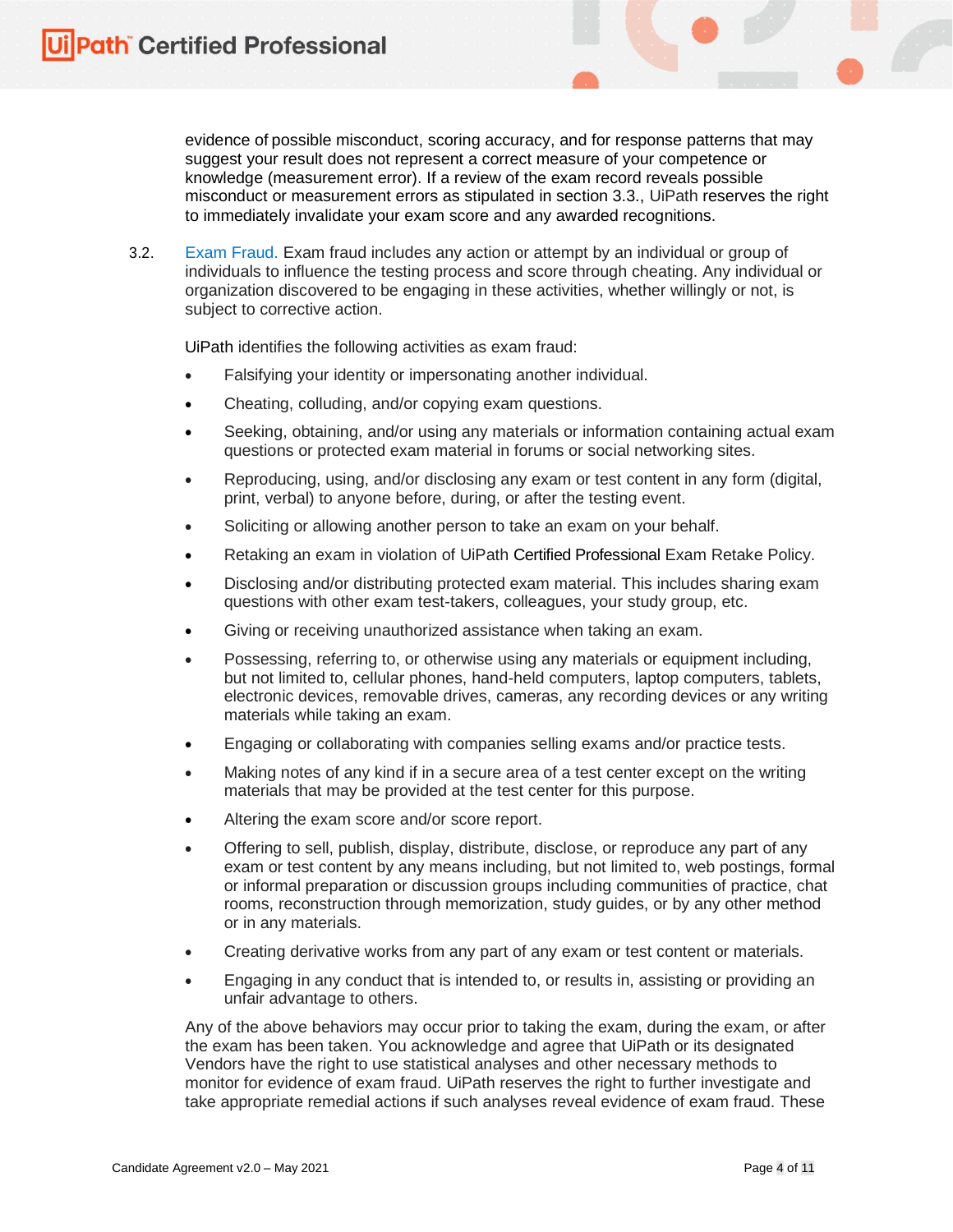actions include, but are not limited to, requiring Candidates to offer proof that they personally took an exam, revoking the awarded recognitions as described in section 3.3, and/or requiring Candidates to retake an exam under controlled conditions.

Please note that practice test questions, exam questions, and answers which may be available for purchase and/or download from the Internet are often outdated exam or practice test questions and are Intellectual Property stolen from UiPath. Use of such materials acquired from unauthorized sources is also considered exam fraud.

3.3. Revocation of your Recognition. UiPath Certified Professional measures your professional competency through high-stakes, proctored exams and performs ongoing maintenance and statistical analyses, including data forensics. If the validity of the exam result is brought into question due to statistical anomalies identified during analyses, UiPath may revoke, at its sole discretion, any or all recognitions you have acquired in the Program. UiPath may also forbid you, either permanently or for a limited period of time, to acquire future recognitions under any of the following circumstances:

3.3.1. If you breach any of the terms and conditions of this Agreement; or

3.3.2. If UiPath concludes, in its sole discretion, that you have participated in any action that undermines the integrity and confidentiality of the Program; or

3.3.3. If UiPath determines that you have committed exam fraud as defined in section 3.2.

- 3.4. Employer Notification. If UiPath revokes your acquired recognitions pursuant to section 3.3, you hereby agree that UiPath may notify your employer or associated company and respond to any inquiry by your employer or associated company about any changes occurred in your recognition status. Ignorance of these clauses shall not change the corrective action taken and cannot be considered a defense.
- 3.5. Business Conduct. You hereby agree that all the services you provide in your capacity as a participant in the Program, including those which involve the use or display of a Designation or Logo, shall be performed in a manner that (a) complies with all applicable governmental laws and regulations, (b) protects the Confidential Information and other Intellectual Property rights of UiPath, (c) does not harm or reflect negatively on UiPath's reputation, (d) avoids misleading, unethical, or illegal practices, and (e) does not make or appear to make any guarantees, representations or warranties on behalf of UiPath or UiPath products or services.

#### <span id="page-4-0"></span>**4. CREDENTIALS, DESIGNATIONS AND LOGOS**

- 4.1. Permitted Use. Upon passing an exam, UiPath will grant you a non-exclusive, nontransferable, non-assignable, non-sublicensable, personal, revocable right to designate yourself with the applicable Designation and Logo and to use it only with the purpose of marketing, advertising, and promoting your activities as a UiPath Certified Professional. You are granted no other right, title, or license to the UiPath Trademarks.
- 4.2. Limitations of Use. You shall not use the Designation or Logo acquired in the Program in a way that (a) infringes or damages UiPath's rights, (b) negatively reflects on UiPath or otherwise injures UiPath's reputation, (c) misrepresents your relationship with UiPath and (d) misleads or implies that the Designation or Logo applies to other individuals or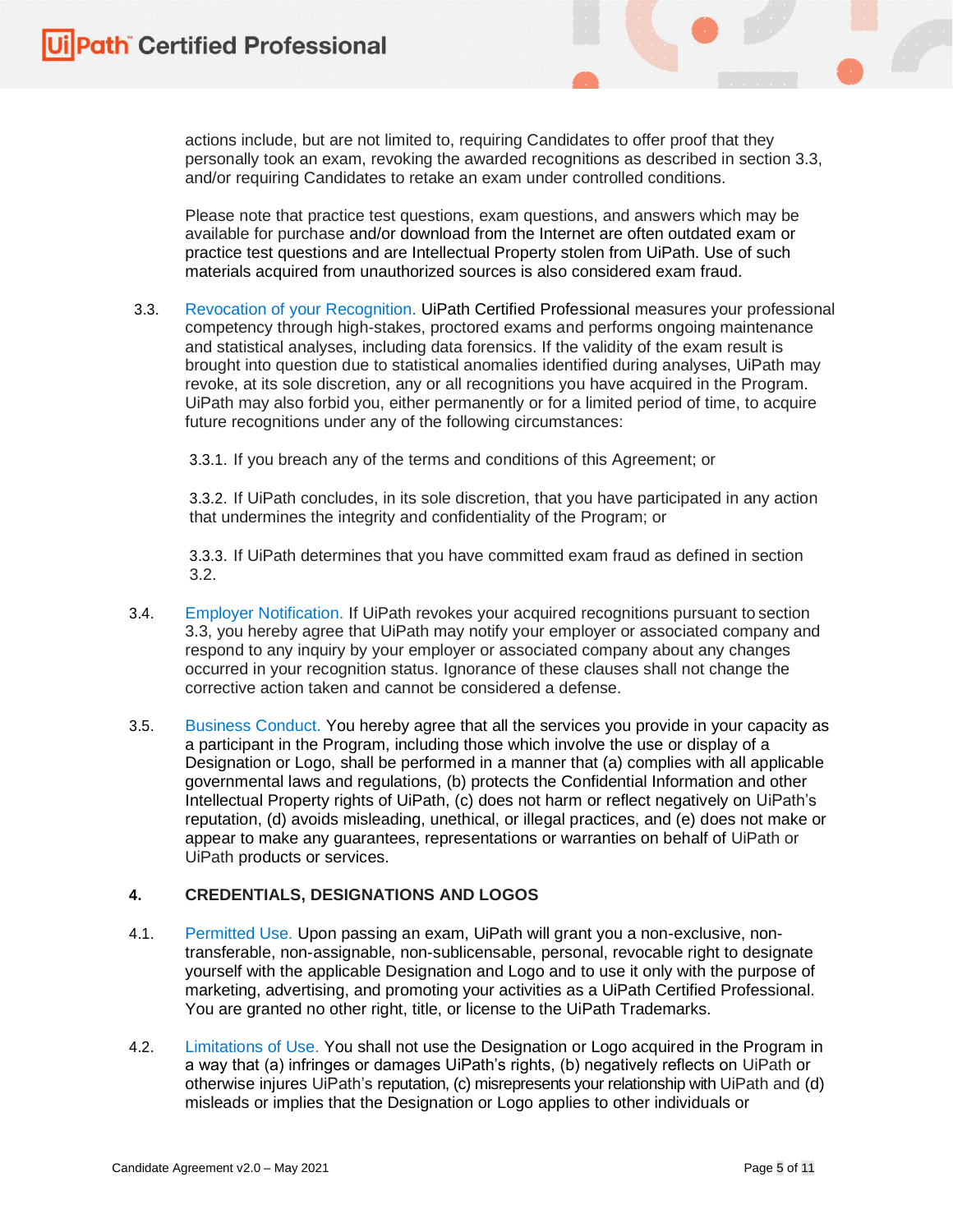

- 4.3. Logo Usage Guidelines. Any reproduction and use of the Designation and Logo shall be made by complying with the Guidelines in EXHIBIT A. You shall use only UiPath supplied Logo artwork and upon request, you agree to promptly provide representative examples of your materials using the Designation or Logo.
- 4.4. Reservation of Rights. You acknowledge the value of the recognition associated with the Credential and acknowledge that such recognition solely ensures the benefit of and belongs to UiPath. UiPath shall retain all rights not specifically conveyed to you in this Agreement and shall have the right to further grant permission to others to use the Designation and Logo.
- 4.5. Protection of Logo and Designation. If deemed necessary, you agree to cooperate and offer assistance to UiPath in order to ensure protection of UiPath's rights in or to a Designation or Logo.
- 4.6. Challenge of Rights. You agree not to challenge, interfere with, or bring any type of action or legal or administrative proceeding in relation to the rights and title of UiPath in or to any Designation or Logo.
- 4.7. Unauthorized Use, Registration. You agree not to file any application to register, in any class and in any country, any trademark or service mark for any Designation or Logo or any other mark confusingly similar to any Designation or Logo granted by UiPath. You agree not to use any Designation or Logo except as expressly authorized under this Agreement. You agree to immediately cease all use of all Logos and Designations upon the termination of this Agreement.

#### <span id="page-5-0"></span>**5. CONFIDENTIAL INFORMATION**

5.1. Confidential Information. You understand and agree that the tests, exams, and all information obtained by you related to the tests and exams including, but not limited to, the specific questions and the content, structure, and organization of the tests and/or exams, is confidential and proprietary information of UiPath. All exams are offered for the sole purpose of testing your knowledge in the subject matter referenced in the description of the applicable exam.

You agree to maintain the confidentiality of the UiPath Certified Professional exams and not disclose, whether verbally or in writing, the content of the exam or any part of the exam including and without limitation to questions, answers, worksheets, computations, drawings, diagrams, length or number of exam segments or questions, or any communication, in whole or in part, in any form or by any means, oral or written, electronic or mechanical, for any purpose, without the prior express written permission of UiPath. This prohibition includes reproduction orally, in writing, in any Internet "chat room or closed group," message board, forum, or otherwise. Unauthorized disclosure of the exam's content could result in legal and/or disciplinary action.

5.2. Candidate Confidentiality. You agree that you will, both during and after the term of this Agreement, (a) keep all Confidential Information related to the Program and take reasonable measures in order to protect the Confidential Information, (b) not make use of the Confidential Information unless expressly allowed under this Agreement, and (c) not reproduce, use, transmit, publish, or disclose any exam content, in any form, including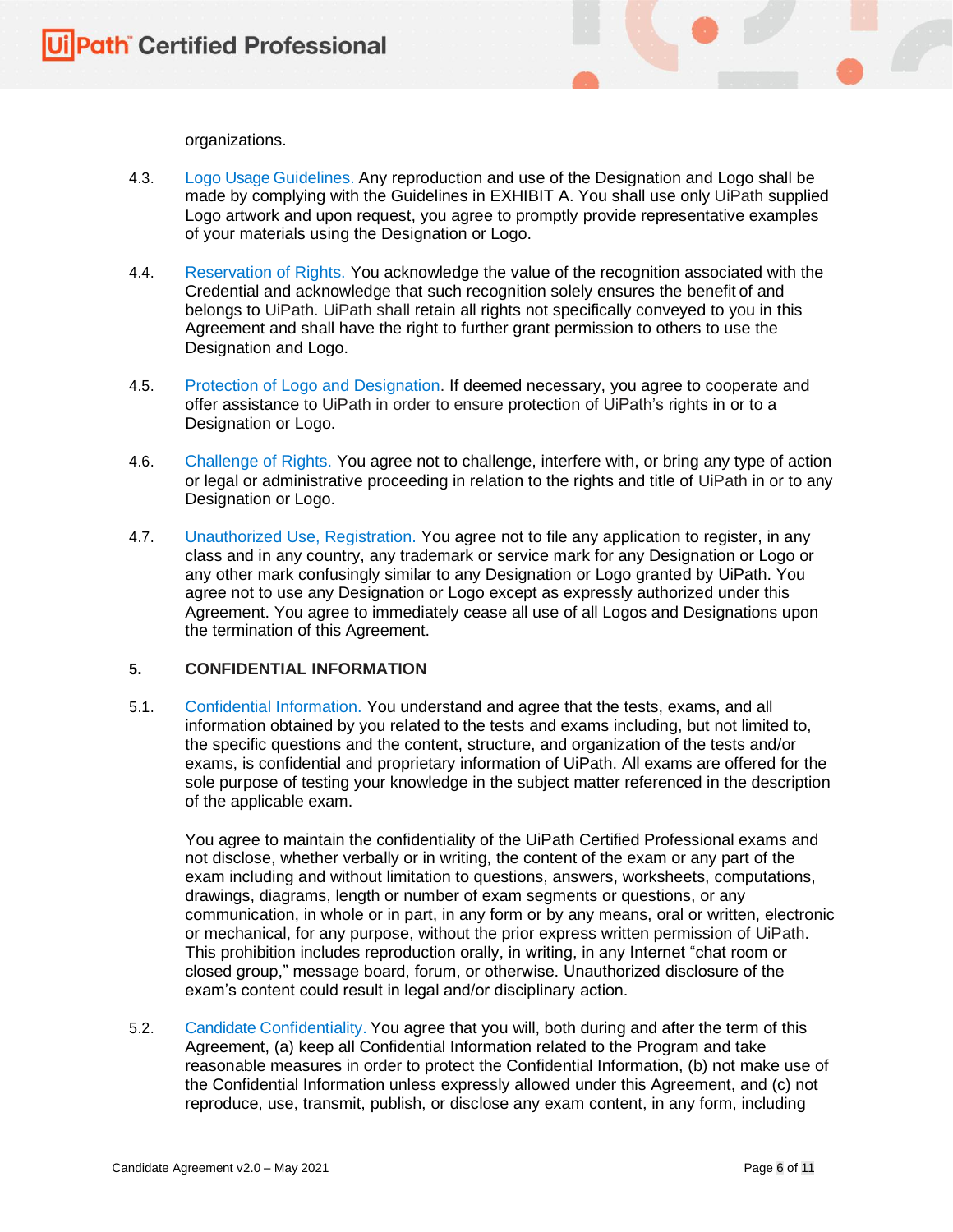without limitation, verbal, written, electronic or any other means for any purpose.

5.3. Intellectual Property. UiPath does not grant you any rights other than the rights expressly provided in this Candidate Agreement. UiPath retains all rights, title and interest including any Intellectual Property rights to the Program and all related information, content, data, exams, materials, and all copyrights, patent rights, trademark rights and other proprietary rights therein. UiPath will pursue all available remedies to protect its exam content, its Intellectual Property, and its Confidential Information, and all other proprietary information and materials. This may include prosecution under applicable laws and seeking, to the fullest extent of applicable law, civil and criminal penalties.

#### <span id="page-6-0"></span>**6. RECOGNITION INFORMATION**

- 6.1. Sharing Candidate Information. You hereby acknowledge that UiPath is entitled, but is not obligated, to make available to your employer and third parties information concerning your recognition status, for any purpose. In some cases, a third party may also independently communicate with you directly regarding your results, for example for purposes related to eCertificates, badges, etc. You have the responsibility to ensure that the information you provide as participant in the Program is accurate and updated at all times. By using a corporate email address or by choosing an affiliation in your profile, your profile data and information about obtained certifications may be shared with the owner of the domain (e.g., your employer).
- 6.2. Data Protection. You acknowledge and agree that UiPath and the Program Vendors may collect, access, use, retain, transfer, disclose, or destroy (collectively, "Process") your Personally Identifiable Information including, without limitation, your name, address, telephone number, photograph, signature, and email address ("Personal Data") for analyses, research, fulfillment and for any other purposes deemed necessary or appropriate to provide the services under this Agreement. Your Personal Data may be transmitted or otherwise transferred to third party service providers or to UiPath affiliates outside of the country or geographic region in which you reside or in which you took any UiPath Certification Exam, including countries that do not offer the same level of protection as the ones in which the General Data Protection Regulation applies. In this case, UiPath will ensure appropriate safeguards are put in place in order to protect your Personal Data.
- 6.3. Privacy Policy. We will process your personal data in accordance with the applicable data protection laws. For additional information on UiPath's policy on the protection of your personal data, see our **Privacy Policy**.

#### <span id="page-6-1"></span>**7. TERMINATION**

- 7.1. Termination by Either Party. Either party may terminate this Agreement for convenience upon thirty (30) days written notice of termination to the other party.
- 7.2. Termination by UiPath. UiPath, in its sole discretion and without prejudice to any rights UiPath may have under this Agreement or in law, equity or otherwise, may terminate this Agreement at any time upon the occurrence of any one of the following events: (a) any breach of this Agreement, (b) your disclosure without authorization from UiPath of any trade secret or Confidential Information including, without limitation, any Confidential Information as identified in section 5.1, (c) your failure to comply with the terms required by UiPath for maintaining your Designation and Credential, (d) your misrepresentation of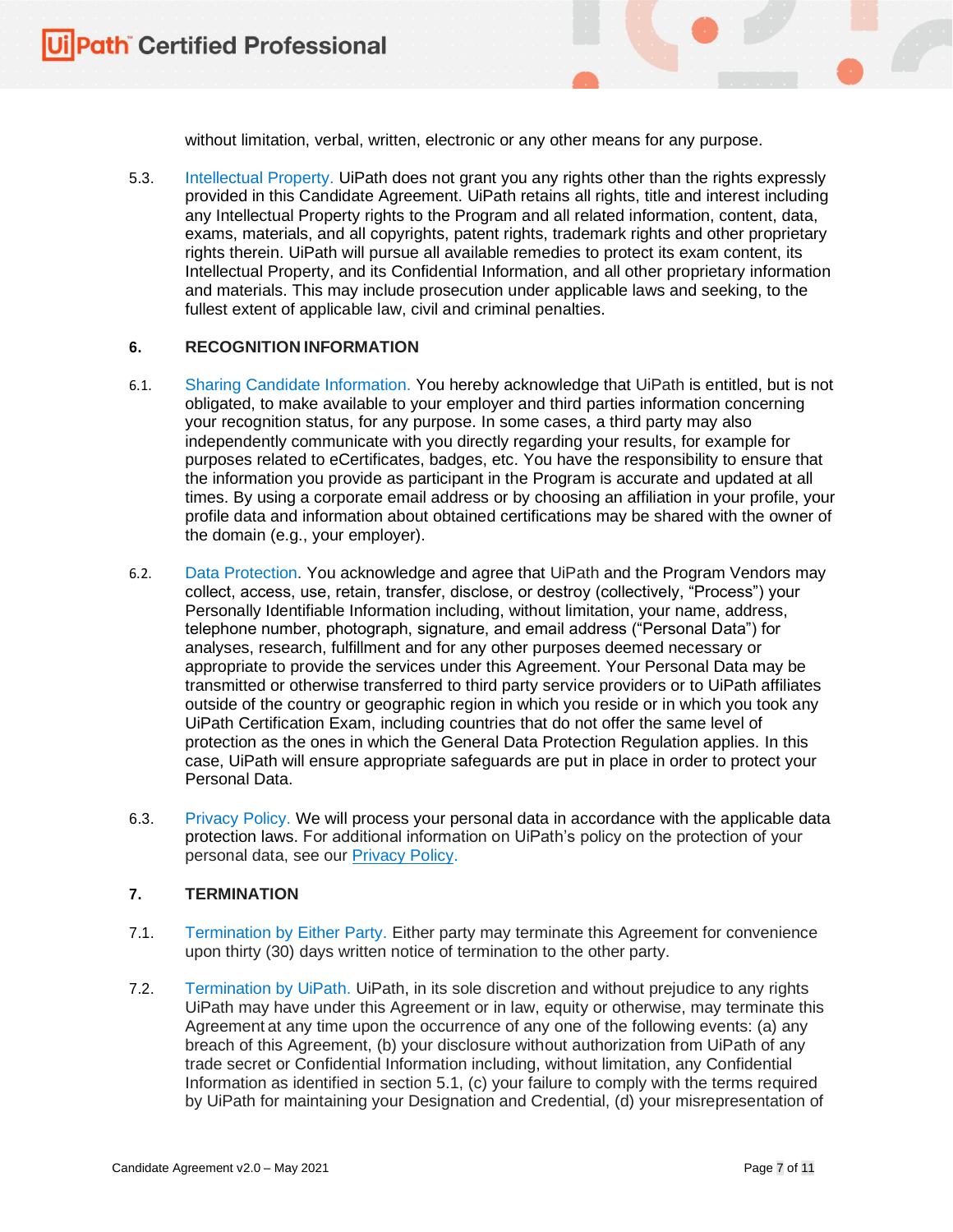your recognition status, (c) your use of a Logo or Designation in an inappropriate manner which UiPath may believe could injure its reputation or rights, and (e) your offering of misleading information regarding your application for Program registration or for maintaining your status.

7.3. Termination Effect and Survival. Upon termination of this Agreement, all rights granted hereunder shall be terminated completely. Except for specifically provided herein, you shall immediately discontinue all use of Designations and Logos and you shall have no further rights or obligations under this Agreement after its termination. Rights and obligations under sections 4.4, 4.5, 4.6, 4.7, 5, 6, 7.3, 8, 9, and 11 of this Agreement shall survive termination of this Agreement.

#### <span id="page-7-0"></span>**8. WARRANTIES**

- 8.1. No Warranties. UiPath or its Vendors, makes no warranties of any kind (express, implied, statutory or otherwise) in relation to services of this Agreement and does not give you any right or authority to make any promises or offer warranties on behalf of UiPath or UiPath products and services.
- 8.2. Disclaimer. UiPath assumes no liability whatsoever for any act or omission, whether intentional, negligent or otherwise, of any Candidate pursuing Certification or recognition under the Program.

#### <span id="page-7-1"></span>**9. LIABILITY**

- 9.1. Limitation of Damages. UiPath shall not be liable for any indirect, consequential, incidental, punitive, reliance, exemplary, or special damages, or for any loss of profits or revenue arising from or otherwise related to this Agreement, your recognition status, your failure to achieve or maintain your Credentials, your use or inability to use the acquired Designations or Logos, or the termination of your recognition in the Program, whether the claim arises from contract or tort and regardless of the theory of liability, even if UiPath has been advised of the possibility of such damages. UiPath's liability for damages hereunder shall not exceed the exam fees actually paid by you to UiPath. Notwithstanding anything contrary in this Agreement, the remedies set forth herein shall apply even if such remedies fail their essential purpose and to the greatest extent permitted by law.
- 9.2. Indemnification. You agree to indemnify, defend, and hold harmless UiPath from any claims, damages, liabilities, costs, and expenses including, but not limited to, court costs and attorney's fees arising, in whole or in part, from your acts or omissions regarding this Agreement including: (a) any breach of this Agreement including by you, (b) any personal injury, product liability, property damage or other claims which are caused, directly or indirectly, in whole or in part, by any act or omission by you, (c) any claim alleging that your services or solutions were performed, sold or promoted in an unauthorized, deceptive, illegal, incomplete, negligent or improper manner, (d) your use or misuse of the Intellectual Property or Confidential Information of UiPath, or any third party, and (e) UiPath's termination of this Agreement or termination of your recognition status pursuant to the terms of this Agreement.

#### <span id="page-7-2"></span>**10. CHANGES AND MODIFICATIONS**

10.1. Right to Change. UiPath reserves the right to discontinue or change the Program at any time including, but not limited to, additions, deletions or other modifications to the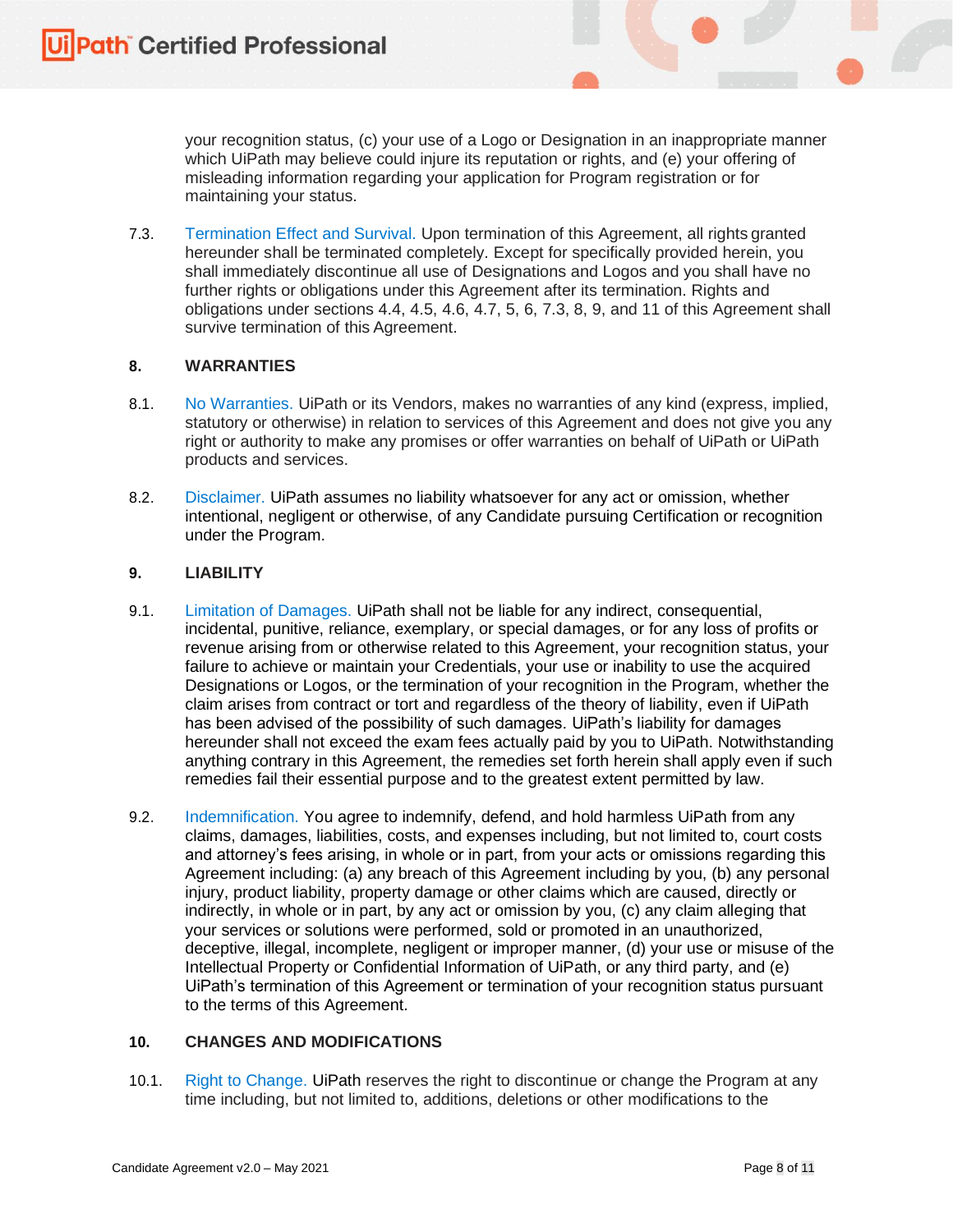requirements for acquiring and/or maintaining your recognition status, exam content, exam passing score, testing policies, addition of new Credentials, Designations and Logos, and deletion, modification or replacement of any Credential, Designation or Logo. Changes regarding the Program will be posted on the UiPath Certified Professional website.

10.2. Changes Effect. UiPath may change the requirements for maintaining a recognition for the Credential you have earned in the Program. In such cases, you must comply with the new requirements. Failure to comply with the new or modified requirements will lead to your recognition for that Credential being terminated. As such, you shall cease all use of the Designation or Logo associated with that Credential. It is your responsibility to monitor and comply with the posted Program information and requirements for any modifications potentially affecting your recognition status. By continuing to participate in the Program (including use of any Designation or Logo), you hereby agree to be bound by these changes.

#### <span id="page-8-0"></span>**11. OTHER PROVISIONS**

- 11.1. Injunction. You acknowledge and recognize that a material breach by you of any of your undertakings hereunder shall cause UiPath irreparable damage or loss, which cannot be promptly remedied in monetary damages in an action at law. As such, upon a sufficient showing of material breach and without further evidence of irreparable damage other than this acknowledgment, UiPath shall be entitled to pursue immediate equitable relief including, but not limited to, both interim and permanent injunctions to stop such damage. UiPath shall take this action in addition to its rights and remedies otherwise available at law.
- 11.2. Governing Law and Jurisdiction. This Agreement is governed by the laws indicated below, depending on your domicile/headquarters, without regard to conflicts of law provisions. Parties hereby accept the exclusive jurisdiction of the competent courts of the Venue indicated below and irrevocably waive any objection and defense (including, any defense of an inconvenient forum) which either may have to the bringing or maintenance of any such claim. THE PARTIES KNOWINGLY, VOLUNTARILY, AND INTENTIONALLY WAIVE ANY RIGHT THEY MAY HAVE TO TRIAL BY JURY IN ANY CLAIM UNDER OR IN CONNECTION WITH THIS AGREEMENT.

| <b>Participant</b> | <b>UiPath Entity</b>              | <b>Governing Law</b> | <b>Venue</b> |
|--------------------|-----------------------------------|----------------------|--------------|
| United States of   | UiPath Inc., 90 Park Avenue, 20th | New York law         | New York,    |
| America,           | Floor, New York, New York,        |                      | State of     |
| Canada or          | 10016 United States               |                      | New York,    |
| Mexico             |                                   |                      | United       |
| (NAMER)            |                                   |                      | States of    |
|                    |                                   |                      | America      |
| India              | UiPath Robotic Process            | Indian Law           | Bangalore,   |
|                    | Automation India Private Limited, |                      | India        |
|                    | at 7th floor, Prestige Trade      |                      |              |
|                    | Tower, 46, Palace                 |                      |              |
|                    | Road, Sampangi Rama Nagar,        |                      |              |
|                    | Bangalore, Bangalore, Karnataka,  |                      |              |
|                    | India, 560001                     |                      |              |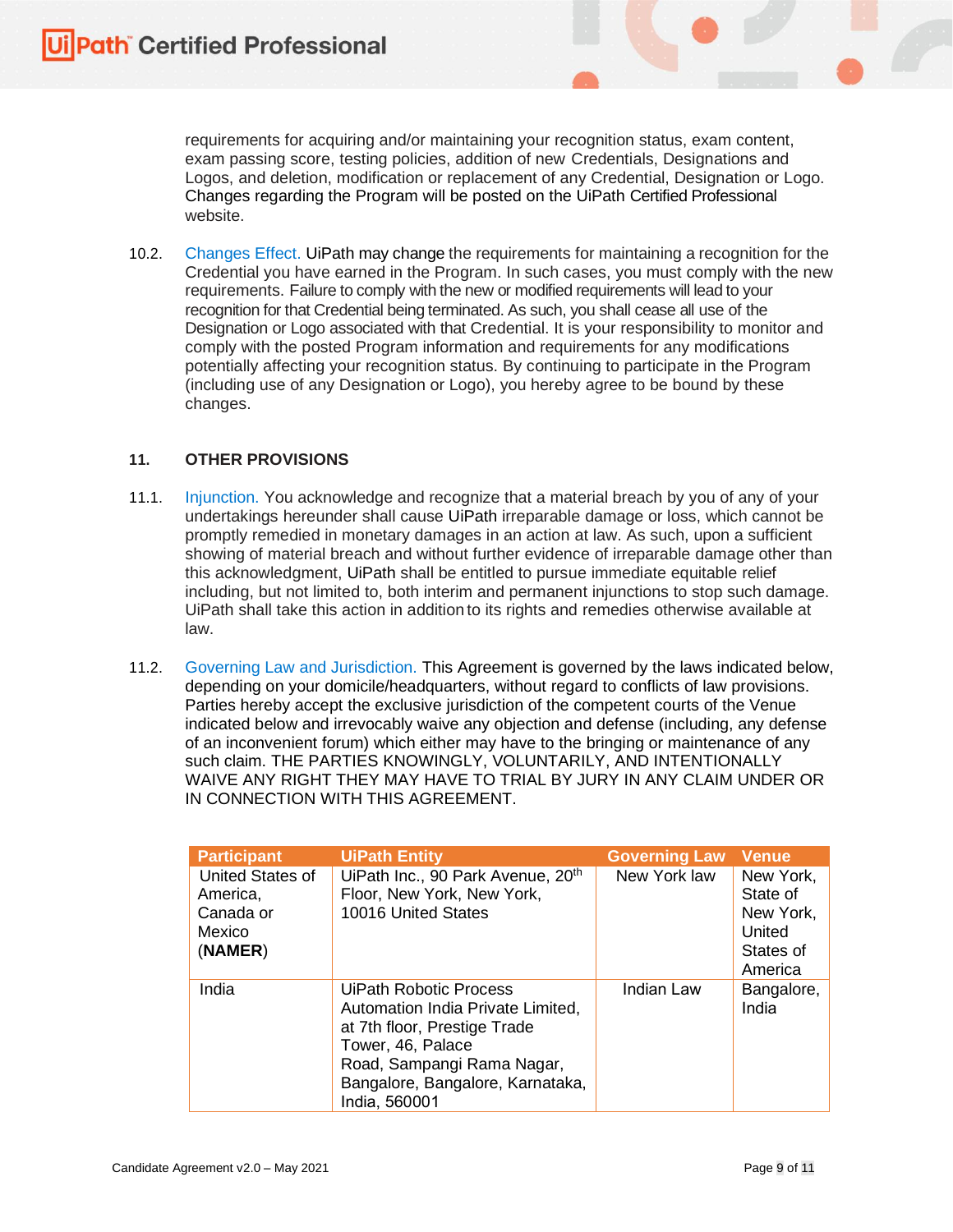| Rest of the world   UiPath SRL, 4 Vasile Alecsandri | Romanian law | Bucharest, I |
|-----------------------------------------------------|--------------|--------------|
| Str. and 11 Daniel Constantin                       |              | Romania      |
| Str., Building A, Floors 5 and 6,                   |              |              |
| District 1, 010639 Bucharest,                       |              |              |
| Romania                                             |              |              |

- 11.3. Waiver and Reservation of Rights. Failure to exercise, or delay in exercising, any right, power or remedy under this Agreement shall not operate as a waiver and any single or partial exercise of any right or remedy will not prevent any further or other exercise of any of the same or other right or remedy. Any rights and remedies prescribed in this Agreement are cumulative and not exclusive of any others provided by law. Any waiver of any breach of this Agreement shall not be deemed to be a waiver of any subsequent breach. UiPath reserves all rights not expressly granted under this Agreement.
- 11.4. Force Majeure. Except for any payment obligations, neither Party is liable for failure to perform its obligations under this Agreement to the extent delayed, prevented, restricted or interfered with as a result of any causes beyond its reasonable control, including acts of God, terrorism, labor action, fire, flood, earthquake, failure of third-party providers, denial of service attacks, malicious conduct, utility failures, power outages, governmental acts, orders, or restrictions.
- 11.5. No Assignment. Neither this Agreement nor any of the rights, interests or obligations hereunder shall be assigned, transferred, delegated or otherwise disposed of by you. Notwithstanding the foregoing, UiPath may, without your prior consent, assign, transfer, delegate or otherwise dispose of this Agreement or any of its rights, interests or obligations hereunder to any of its affiliates.
- 11.6. Notices. All notices required by this Agreement must be sent to UiPath and addressed to:

#### **UiPath Certified Professional Program Office ATTN: [certification@uipath.com](mailto:certification@uipath.com)**

All notices to be mailed to you will be directed to the most recent email address we have on file for you in the Program Office (UiPath Certification Manager - CertMetrics). It is your responsibility to ensure that the Program Office has your current email and postal address.

11.7. Entire Agreement and Severability. This Agreement has the entire understanding between UiPath and you and supersedes any prior written or oral agreement related hereof. Any terms or conditions submitted to UiPath, do not form part of this Agreement and are void, unless signed by authorized representatives. If any provision hereof is or becomes illegal, invalid or unenforceable for any reason, all other provisions of this Agreement will remain in force and will produce the intended legal effects.